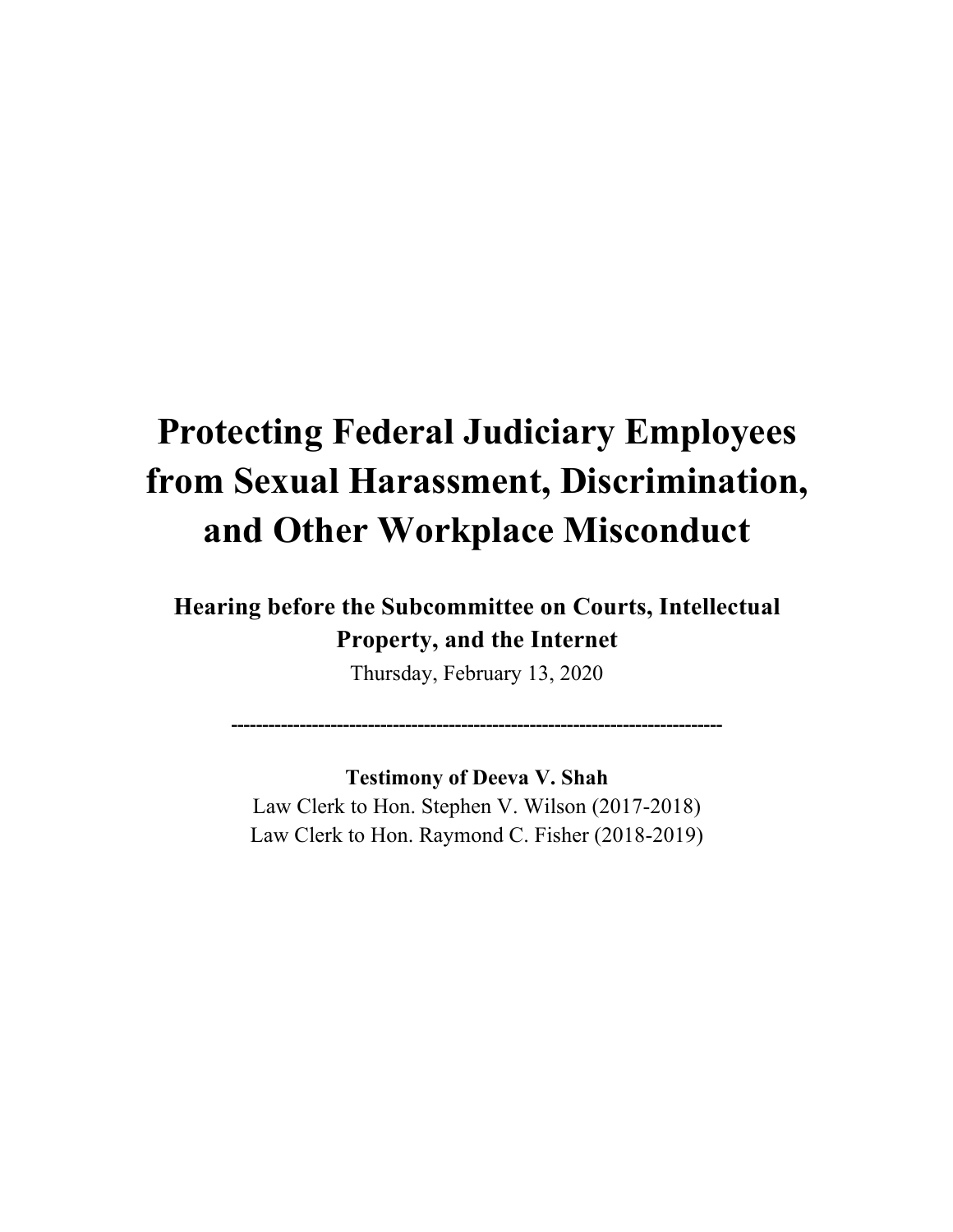Thank you, Chairman Johnson, Ranking Member Roby, and distinguished members of this Subcommittee for inviting me to testify today. My name is Deeva Shah, and I am a former law clerk to Judge Raymond Fisher, who sits on the U.S. Court of Appeals for the Ninth Circuit, and to Judge Stephen Wilson, a Judge of the U.S. District Court for the Central District of California. I am a trial attorney at Keker, Van Nest & Peters LLP. I am here today with the support of the judges for whom I have clerked, my firm, and my friends and family.

I am a founding member of Law Clerks for Workplace Accountability, an organization dedicated to ensuring that the federal judiciary provides a safe workplace environment, free of harassment, for all employees, and assisting the judiciary in achieving that goal. For over two years, I, along with a group of current and former law clerks—including Jaime Santos, Kendall Turner, Claire Madill, and Olivia Weber—have urged the judiciary to take action to prevent and address workplace misconduct. We have worked collaboratively with the Federal Judiciary Workplace Conduct Working Group ("Working Group"), the Administrative Office of the United States Courts, and working groups formed by the multiple courts, including the Ninth Circuit and the D.C. Circuit. I personally have spoken at the National District Judges conference about these issues. Today, I look forward to discussing what I have learned over the past two years.

I applaud the judiciary's actions to address workplace misconduct to this point. The changes that have been implemented to date and the attention paid to this important issue is most welcome. However, I believe the judiciary has not done enough to encourage and facilitate reporting of misconduct and today, I propose five changes that are necessary to effect long-term change and encourage employees to report misconduct. I believe that:

- 1. Reporting procedures for misconduct allegations should clearly define what consequences will be imposed if allegations are substantiated, how whistleblowers will be protected from retaliation, and how the judiciary will work to address any harm to the victim.
- 2. The judiciary should solicit information about employees' past experiences with harassment and abusive behavior, rather than take an entirely forward-looking approach to studying this issue.
- 3. The Judicial Conduct and Disability Act should be amended to ensure that a judge cannot escape complaints or investigation by retiring or resigning.
- 4. The judiciary should create a national reporting system that requires district and circuit courts to provide anonymized reports of any formal or informal claims to the Office of Judicial Integrity. These anonymized reports should be made publicly available in aggregate.
- 5. Law clerks must have a seat at the decision-making table, not merely the option to offer input on an ad hoc basis.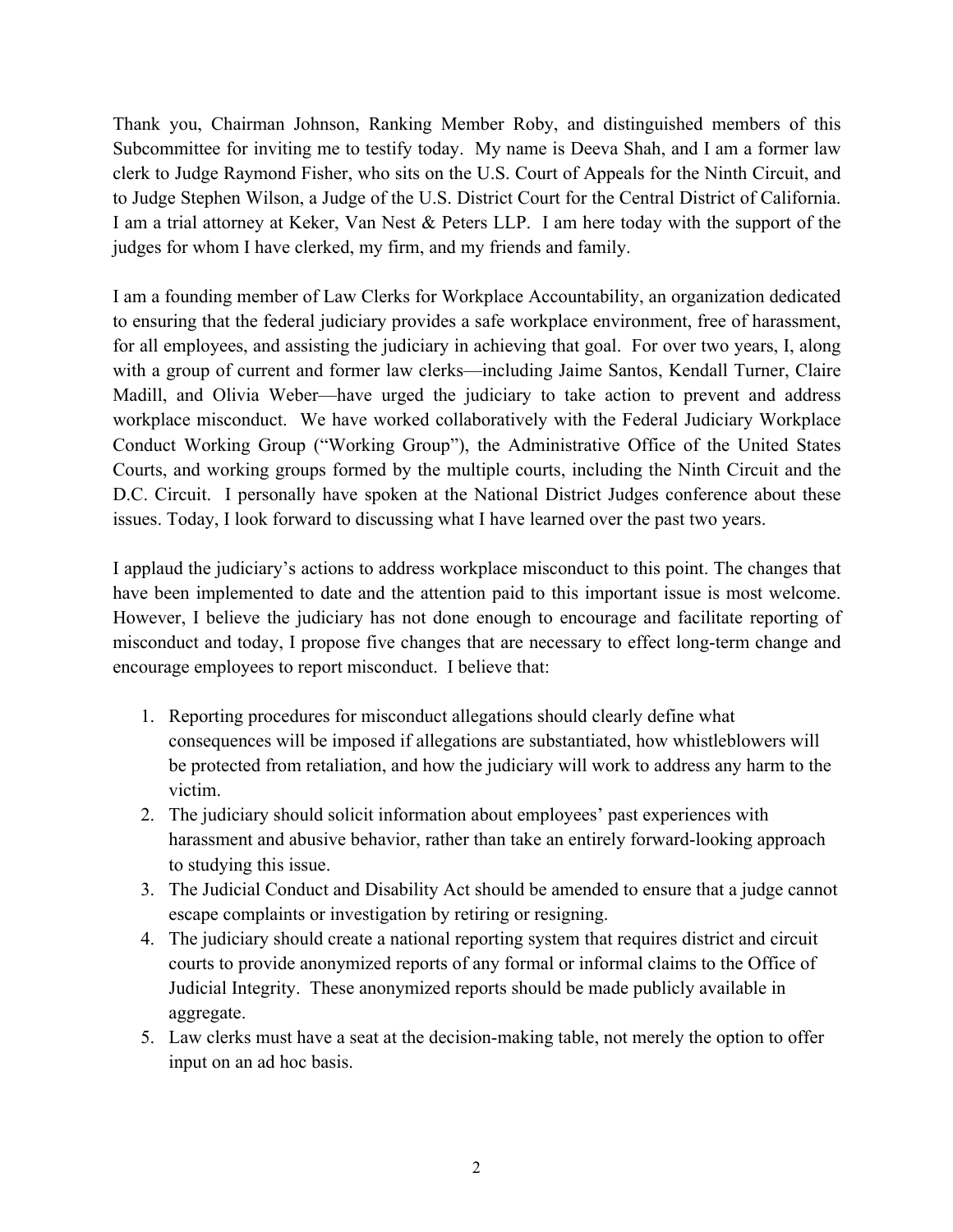#### **I. Introduction**

The day I accepted my offers to work as a clerk in the federal judiciary was one of the proudest days of my life. After years of dedication to pursuing my career in law, I felt like my hard work had paid off and I would proudly begin my career as a lawyer in a public service position.

Like me, those fortunate enough to be hired to work for federal judges are typically law students, for whom judges are more role models and idols than they are employers. Judicial chambers are unlike any other type of working environment. Judges are titans of the profession, people who have shaped the law and the profession as we know it. And like other law clerks, I began my clerkship with the belief that my judges would be teachers, would challenge my preconceptions, and become lifelong mentors. For me, and for many other law clerks, those beliefs became reality. Our clerkships were formative experiences that molded us as young lawyers. Unfortunately, that is not the case for all clerks. For those who experience harassment in the workplace, that ideal of what a judge *should* be and what they *can* be is devastating, personally and professionally. That power dynamic alone – with judges seeming larger-than-life - can make it feel near impossible to speak up against a life-tenured federal judge.

My colleagues and I began working on issues of harassment and misconduct within the federal judiciary in December 2017, when the Washington Post reported sexual harassment by a federal judge. We were concerned with the lack of clarity surrounding reporting procedures in the federal judiciary, a barrier exacerbated by the imbalance of power. We immediately drafted a letter offering modest suggestions to address workplace misconduct in the federal courts. We were uniquely positioned to offer guidance as current and former clerks, people who were likely to use--or not use--the reporting systems in place at the time. Over 850 former and current law clerks signed the letter.

Our suggestions included revising the Law Clerk Handbook and Judicial Codes of Conduct; improving training regarding harassment, confidentiality, and reporting procedures; developing a confidential national reporting system; and, forming a working group of judges, law clerks, and judiciary employees to study the way to address these issues.

In the months that followed, we spoke with dozens of law clerks and numerous judges. We received a mixed reception from the judiciary. Many judges, including the two for whom I clerked, were supportive of our efforts. Others opposed law clerk involvement in any reforms, including one judge going as far as to publicly call us the Spanish Inquisition on Twitter. Other judges dismissed outright the idea that there was a problem with harassment in the judiciary.

But our numerous conversations with law clerks suggested otherwise. Although harassment and abuse within the judiciary are not the rule, these experiences are also not uncommon. Law clerks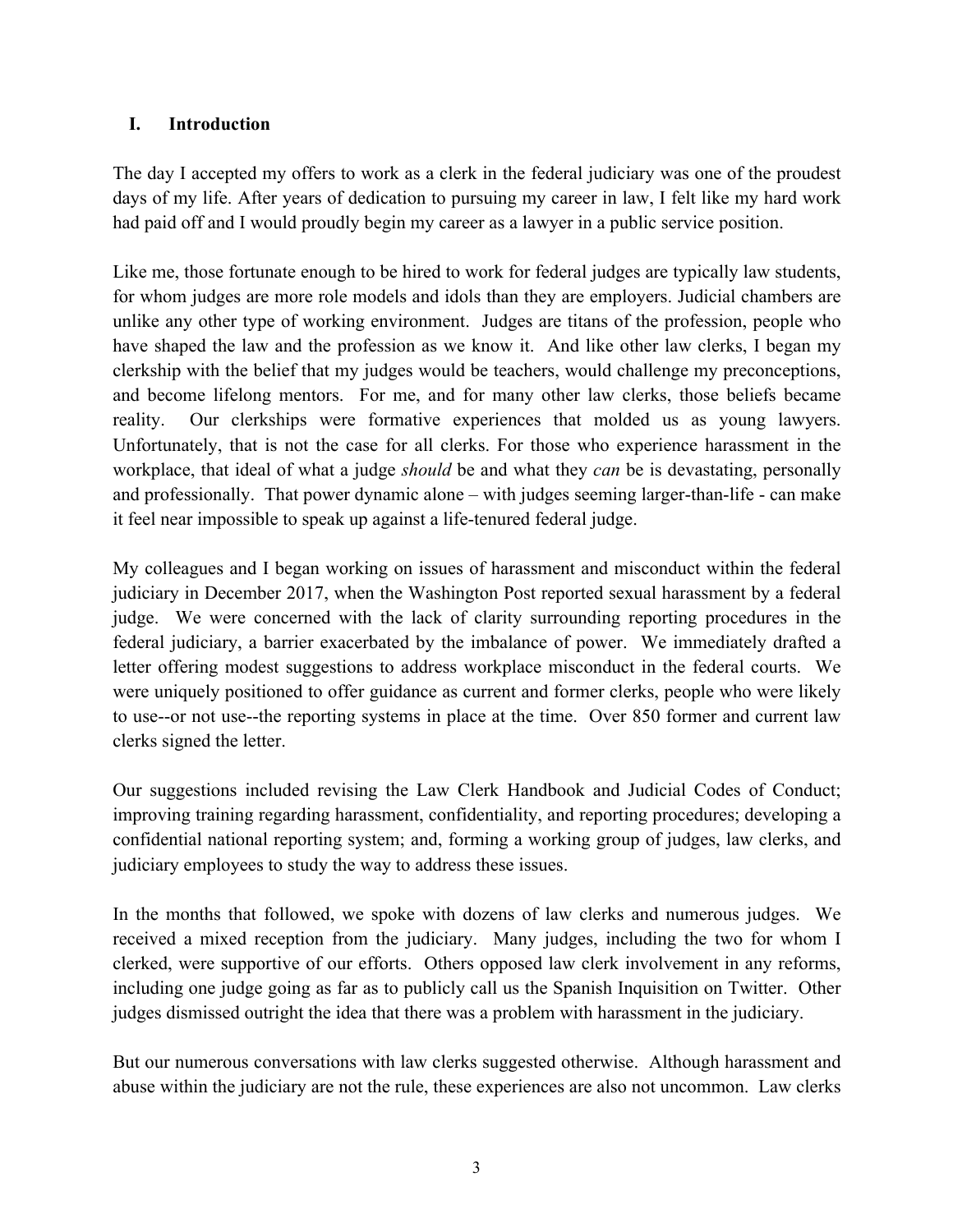and externs from numerous federal courts shared with us that they had felt demeaned, belittled, or even humiliated during their clerkships or externships. People shared stories about being asked sexual questions unrelated to work, hearing their judges or other employees speak about female attorneys in objectifying terms, and being groped in public and in private. Almost every law clerk we spoke to knew of other clerks or employees who had been subjected to either harassment or abusive behavior in chambers. Although these experiences did not always involve abuse by judges, they involved mistreatment by staff or even other law clerks. The one theme that united these experiences was that the law clerks did not feel comfortable reporting these instances of misconduct, either because the reporting procedures were unclear, their confidentiality could not be guaranteed, or the fear of retaliation was too high.

When the Working Group was formed, we asked for a seat at the decision-making table. The Working Group declined our request, instead inviting us to speak with them on three separate occasions. During those meetings, we found the members of the Working Group were focused on the right issues: the power dynamics that create an initial hurdle to reporting, the lack of clear policies and procedures for reporting, the lack of transparency that undermines the public trust, and that abusive behaviors include misconduct outside of just sexual harassment. I want to acknowledge that the judiciary has moved more quickly than other institutions and has demonstrated a willingness to embrace change. Nevertheless, I do not believe the judiciary has adequately acknowledged its past failures, nor has it provided specific solutions to address the power dynamics and opaque procedures that form barriers to reporting.

We also know that workplace misconduct issues at federal institutions are not unique to the judiciary. Similar complaints from congressional staffers and workers regarding antiquated reporting policies could not ring more true than what we currently see in the judiciary. In 2018, through the staffers' actions and protest, many of you in this room successfully helped pass legislation reforms to the Congressional Accountability Act of 1995, improving the process to report allegations of sexual harassment and conduct. Many of these reforms are what bring me before you today – a need for better reporting policies in the judiciary.

# **II. The Judiciary's Current Changes Are A Step in the Right Direction**

We have seen some encouraging signs of the judiciary's progress. These include revisions to the law clerk handbook and law clerk orientation program. The leadership has also changed its tone to reflect that ensuring a safe and respectful workplace is the responsibility of judges in each and every courthouse. Our group has had candid discussions with judges in various districts and circuits, and these conversations suggest that many judges are interested in a cultural change on this topic. These discussions are also crucial to ensure that women and people of color, who have long been underrepresented in clerkship hiring, do not face backlash for raising their concerns.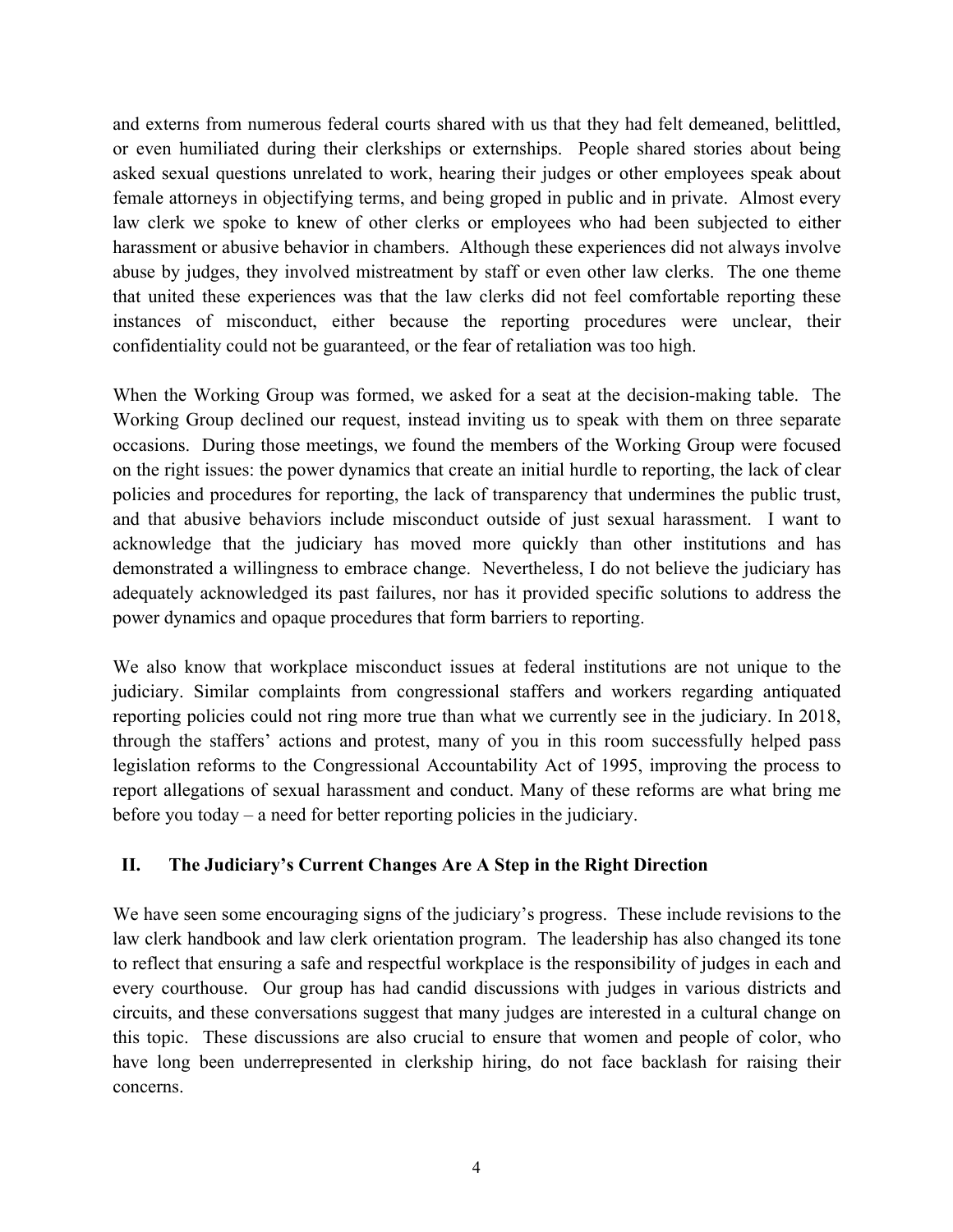I appreciate the revisions to the code of conduct that clarify a judge's affirmative duty to promote civility and that prohibit harassment, bias, or prejudice. I acknowledge the changes to the Judicial Conduct and Disability Rules requiring judges to report or disclose misconduct. Nevertheless, although the judiciary has authorized systemic evaluations, I have not seen evidence of any such evaluations yet. As far as I am aware, there has been no investigation about the misconduct reported by the Washington Post in December of 2017, no interviews of potential victims, and no examination of how this behavior was able to continue for years. I find it difficult to have confidence that future evaluations will take place or be effective when one did not occur with respect to the misconduct revealed in 2017, despite the range of egregious misconduct that was reported.

The judiciary has also made some changes to its model Employment Dispute Resolution (EDR) plan. It has provided a clearer definition of "wrongful conduct" and provided some informal avenues for reporting. It has increased time to file formal claims (from 30 to 180 days) and worked to increase awareness of EDR rights and options. And I recognize that the new EDR plan allows employees to request interim relief while a claim is still pending. I fully support these changes. For law clerks, the early termination of a clerkship is a significant red flag on a resume. For other judiciary employees, the inability to continue working for their employer could put their livelihood at risk.

Finally, I commend the judiciary for creating the Office of Judicial Integrity to provide assistance regarding workplace conduct. I hope that a centralized office will ensure long-term change and accountability.

# **III. The Current System Is Not Sufficient to Effectuate Meaningful Change**

Although the judiciary has taken some steps towards addressing misconduct, I believe that those steps have fallen short on delivering on their potential. It is unclear whether the Working Group intends to propose any further recommendations or whether the Judicial Conference plans to adopt any changes in the near future. The common refrain our organization hears from current clerks is that clerks still do not feel comfortable reporting abusive behavior or misconduct. More must be done to ensure meaningful change.

#### **A. Reporting Procedures Should Clarify How Victims Will Be Protected**

Although the judiciary has clarified its reporting procedures, the changes do not adequately explain what will happen after an employee invokes reporting avenues or how the judiciary will ensure that employees will not face retaliation.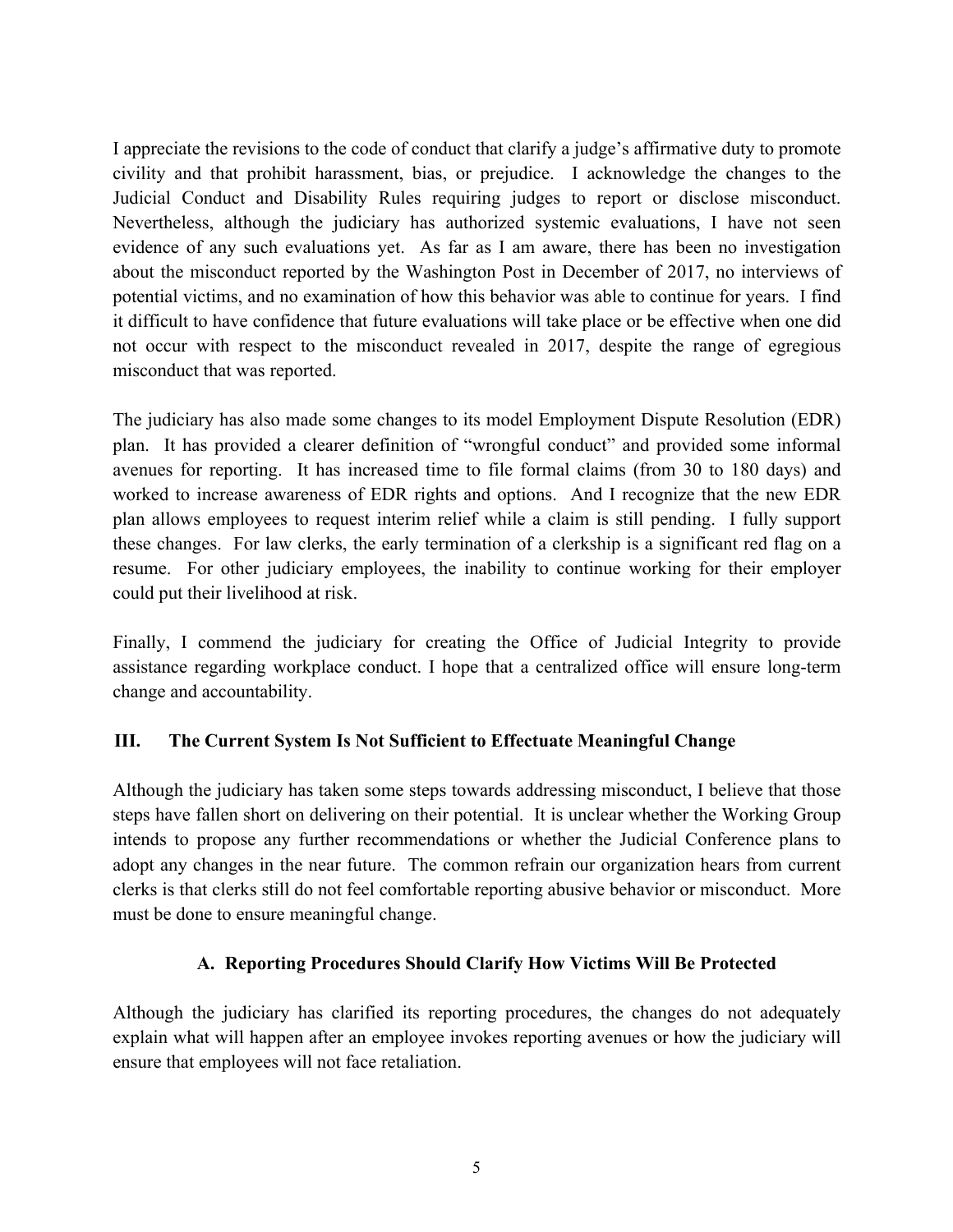As we have found, fear of retaliation is quite possibly the largest barrier to the reporting of harassment. No victim should have to live in fear. We appreciate that the judiciary has updated the Codes of Conduct and its Model EDR plan to note that misconduct includes retaliation. But aside from this policy change, the judiciary has failed to take significant action to actually protect employees from retaliation, to explain how it will determine whether retaliation has occurred, and, in instances where it learns of retaliation, what remedies are available for the victim and what disciplinary action may be taken against an offending judge or other employee. Simply prohibiting retaliation does not eradicate it, just as simply prohibiting harassment has not prevented it. The judiciary must develop concrete plans to address retaliation. Moreover, the Judicial Conduct and Disability Act should be amended to clarify what specific acts may constitute retaliation, what remedies are available, and how victims may take action in the face of such retaliation.

Separately, the judiciary should consider how it addresses the harms victims face as a result of misconduct. Harassment can be both personally and professionally damaging, and it is unclear whether the judiciary has engaged in enough fact-finding about employees' past experiences with harassment to determine what measures are necessary to address the harm from that harassment.<sup>1</sup> On a personal level, these measures may include counseling to address harm. On a professional level, clerks who report misconduct may face reputational harm and lose vital references and professional recommendations early on in their careers. The judiciary should consider methods of providing references for those who report misconduct and can no longer work with their employer.

# **B. The Judiciary Needs a Comprehensive, Retrospective Review**

The Working Group and the Judicial Conference are both aware that the judiciary has failed to protect employees from harassment and abusive behaviors. That failure is ongoing. The Working Group was formed following public allegations of inappropriate behavior by a judge that spanned more than a decade. But the judiciary has not solicited feedback on how the misconduct was able to continue for so long, whether clerks attempted to report misconduct, and, if not, what barriers prevented them from doing so. I continue to believe that such a review is necessary for a thorough understanding of why the system failed. Such a review would also indicate that the judiciary actually encourages employees to report misconduct, instead of simply paying lip service to accountability.

Moreover, our efforts have been met with some hostility by members of the judiciary. We have been told repeatedly that significant reforms or cultural changes are not necessary because these problems are isolated. Although the Working Group has noted that "inappropriate conduct . . . is

<sup>1</sup> U.S. EEOC, *Select Task Force on the Study of Harassment in the Workplace* 19 (June 2016), https://www.eeoc.gov/eeoc/task\_force/harassment/upload/report.pdf.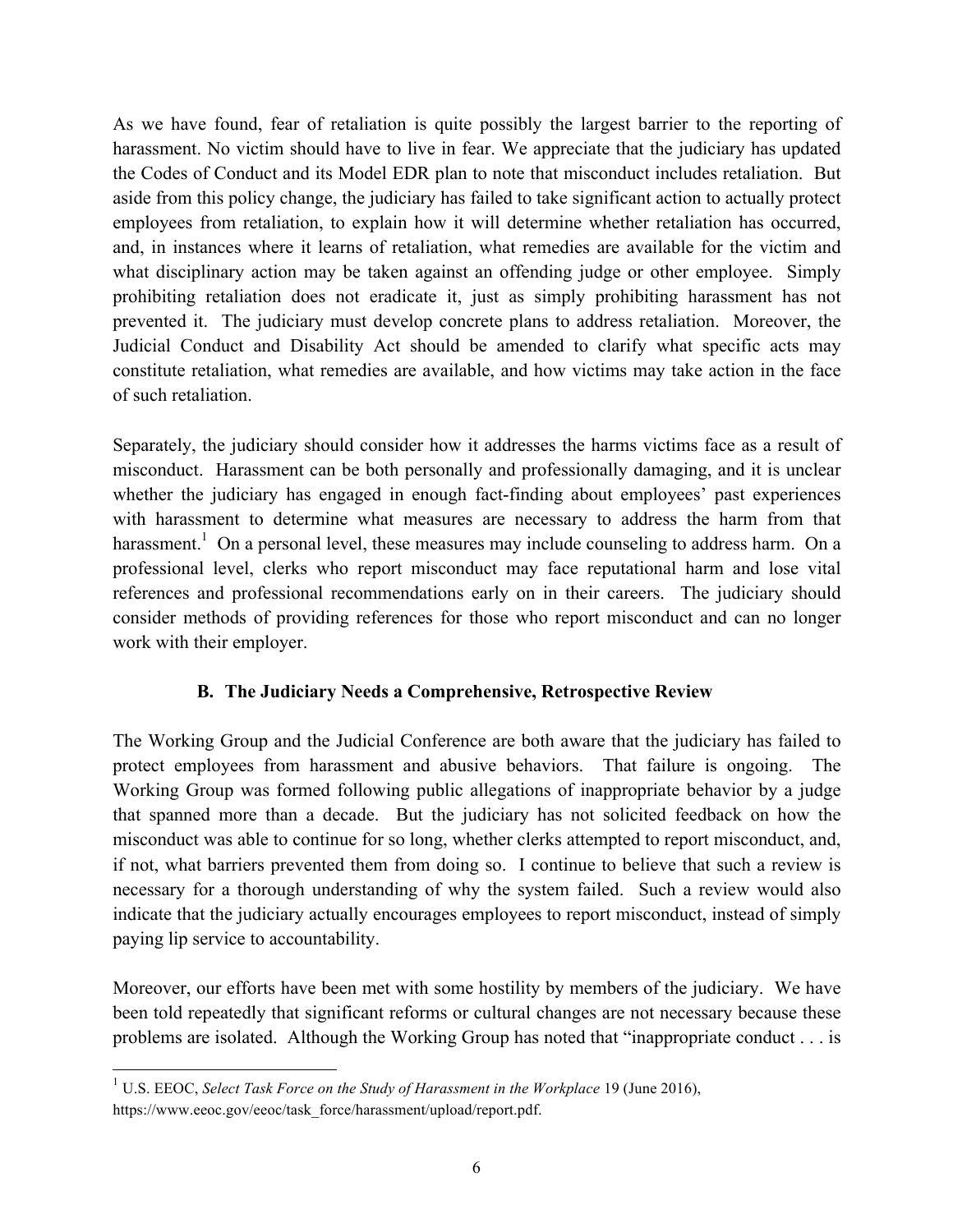not limited to a few isolated incidents," some judges continue to assert that there is no problem. Several members of our group have been confronted by members of the judiciary who have criticized us for not acting as a reporting avenue--suggesting that it is unethical for us to not disclose the accounts told to us by law clerks, who have not reported their experience for fear of retaliation. And by failing to fully reckon with what happened in the case of a high-profile judge who resigned in 2017, the judiciary has failed to demonstrate the accountability that it asks the public to trust will take place going forward. If judges do not acknowledge a problem, they will not make efforts to support proposed solutions or identify why reporting procedures have been underutilized. A survey or review of past misconduct, especially egregious misconduct, would also help the Office of Judicial Integrity be more effective in its mission.

# **C. The Judicial Conduct and Disability Act Should Be Amended to Require Investigation After Resignation and Allow Removal of Benefits**

Currently, the Judicial Conduct and Disability Rules state that a "chief judge may conclude a complaint proceeding in whole or in part upon determining that intervening events render some or all of the allegations moot or make remedial action impossible as to the subject judge." In many cases before the Judicial Conduct and Disability Committee involving serious misconduct by a judge, the complaint has not been investigated because the accused judge has resigned or retired—with full benefits and pension and the ability to return to private practice. The Judicial Conduct and Disability Committee has stated that retirement makes further inquiry unnecessary.

I recommend amending the Judicial Conduct and Disability Act to require investigation even after the resignation of a judge, including institutional review and possible referral to the state bar if necessary. I also recommend amending the act to allow Judicial Counduct and Disability Committee to remove a judge's benefits—including a lifetime pension—based on the results of such an investication. Until now, the Judiciary has said that it lacks the power to remove those benefits without impeachment. I also recommend that the Act include specific procedures governing post-resignation review. Such institutional review should occur any time a judge resigns or retires pending an investigation, and if allegations are made against a judge who is deceased but served as a judge in the years before he passed away. Similarly, as the judiciary has previously acknowledged, "public confidence in the JC&D Act would benefit if the Judiciary . . . made decisions on those complaints more readily accessible." Any amendment to the Act should clarify that such decisions should be made public.

#### **D. The Judiciary Should Create an Anonymized National Reporting System**

To study and address misconduct effectively, the Judicial Conference and the Administrative Office of the U.S. Courts must receive more information about misconduct allegations in each circuit and district court. Although the judiciary has recognized this, it has yet to implement any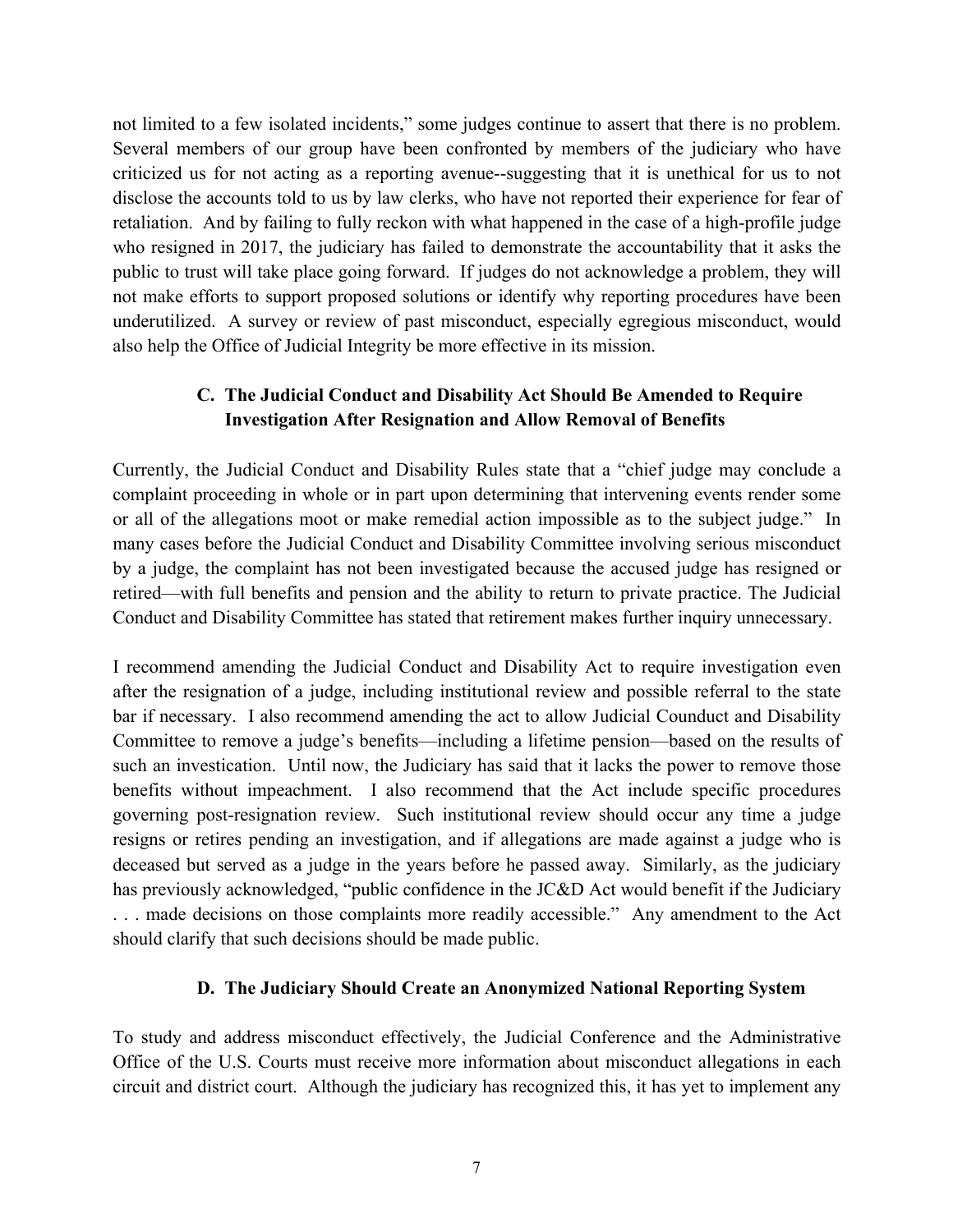specific reporting requirement that would cover all formal and informal complaints. Although district judges are required to inform their circuit about reports of wrongful conduct and how those reports were addressed, there is still no requirement that each circuit report that information to any national body. The Office of Judicial Integrity should require anonymized reporting of all formal and informal complaints. This would allow the judiciary to effectively identify and address trends and patterns of harassment and other abusive behaviors.

In the past, members of the judiciary have told our organization that these issues either do not exist, or, if they do, the judiciary cannot act because the issues are not being reported. A national reporting requirement would prevent plausible deniability about harassment at any level of the judiciary and would also encourage reporting by showing the judiciary's commitment to addressing misconduct.

A national reporting system should also allow clerks to report directly, instead of requiring clerks to first report within their district or circuit court. Many clerks fear retaliation or feel uncomfortable reporting within their own district or circuit. Currently, clerks are often directed to report to their circuit or district's chief judge, who may be friends with the accused judge or may even be the harasser himself. A national reporting system would address many such concerns. Although the Office of Judicial Integrity does seem to act in an advisory capacity by providing advice and assistance with reporting, my understanding is that it does not function as an independent reporting system. I encourage the judiciary to consider creating a robust national system operating within the Office of Judicial integrity that would both report and investigate misconduct while functioning independently of any circuit or district.

# **E. Law Clerks Need a Seat at the Decision-Making Table**

The judiciary did not start addressing issues of harassment of its own accord. Law clerks forced the judiciary to make progress by coming forward with their experience, by urging the judiciary to take action, and by repeatedly providing specific reform recommendations. Despite these efforts, the federal Working Group and every circuit's working group have excluded clerks and most staff from the decision-making table.

Clerks provide a necessary, critical perspective in this process. The judiciary cannot replicate that perspective by soliciting occasional input. My colleagues and I have attempted to provide recommendations for reform to the best of our abilities. But we do not have access to the documents and data these groups have collected or could collect. We can only comment or provide input at limited junctures instead of throughout the entire process.

By denying law clerks a seat at the table, the working groups have deprived themselves of a necessary perspective on the power dynamics and other barriers that make reporting difficult.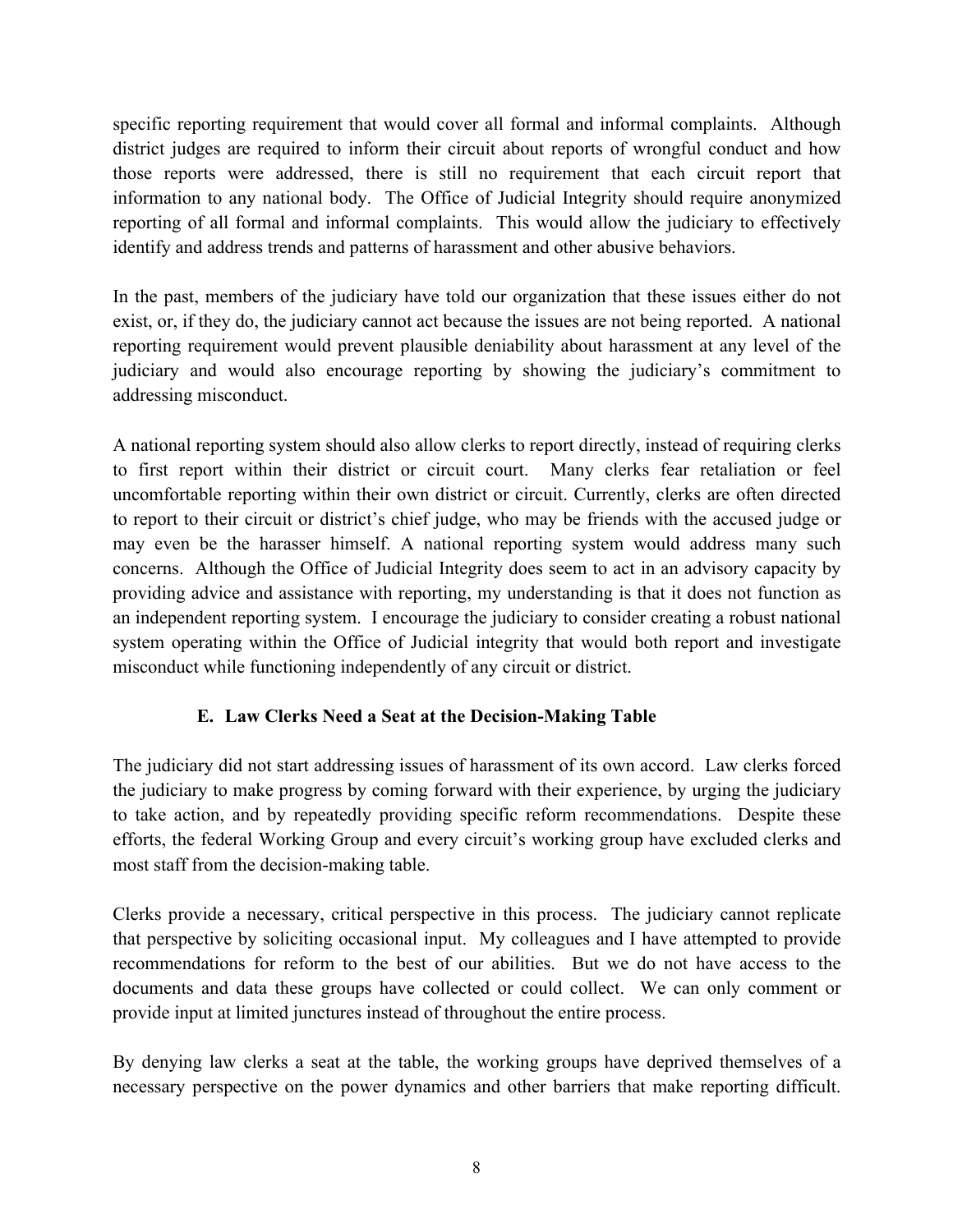No matter how well-intentioned judges may be, they cannot be expected to see their own blind spots in addressing these concerns. Law clerks may understand better than anyone the need for specificity and accountability in the working groups' recommendations. The existing policies have been ineffective and continue to remain ineffective because judges and court executives write them without valuable guidance and input from the very people who will use the system.

During our meetings with the Working Group, we requested the judiciary consider exit interviews and asked what exactly the planned exit interview surveys would say, who would send them out, what form they would take, and when they would be sent out. We were told, however, that we did not need to worry about those details. But those very details will determine whether employees feel comfortable reporting harassment and understand that they have an established, trusted venue in which to do so. Without details in the Report's recommendations, courts are likely to continue to have disparate processes and policies for handling harassment, and employees are likely to continue to feel unsure about their rights and remedies.

Finally, providing law clerks a seat at the table would increase public confidence in the judiciary's ability to address these issues in an effective manner. As current reports have indicated, offering platitudes and generalized language does not encourage reporting or inspire confidence in the judiciary's efforts. Judges hire law clerks to assist them in resolving difficult cases. These law clerks frequently graduate at the top of their classes, distinguishing themselves from their peers at the most elite law schools. Many law clerks will go on to other clerkships. And the law clerks who have attempted to report or have faced barriers to reporting have invaluable insight to offer about ongoing changes and improvements that may be necessary. History is likely to repeat itself if stakeholders, such as law clerks, continue to be excluded from the decision-making table.

# **F. Other Recommendations**

I ask this committee to also consider other issues that affect the reporting of misconduct within the judiciary.

# *Reporting Time Limit*

The current time limit to report misconduct under the Model EDR plan is 180 days from the date of the alleged violation. I recommend that the time limit be extended to at least one year following the violation, *i.e.*, the term of a typical clerkship. Often, it is not until a term law clerk completes her clerkship that she has time to reflect on any potential misconduct and benefits from the physical separation that reduces the fear of immediate retaliation for reporting misconduct. A year-long reporting period can better accommodate these concerns and would